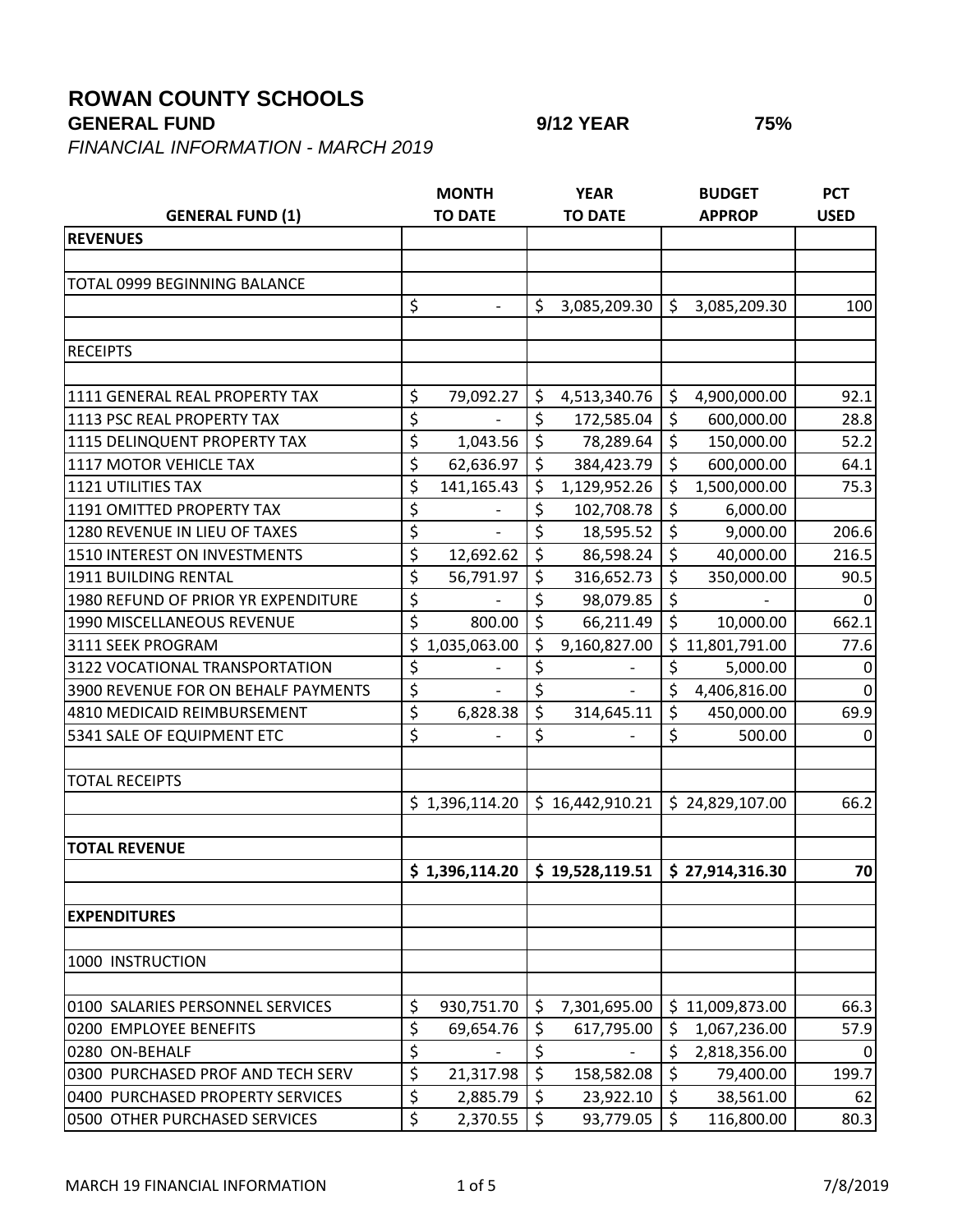|                                          | <b>MONTH</b>         |         | <b>YEAR</b>    |                          | <b>BUDGET</b>   | <b>PCT</b>   |
|------------------------------------------|----------------------|---------|----------------|--------------------------|-----------------|--------------|
| <b>GENERAL FUND (1)</b>                  | <b>TO DATE</b>       |         | <b>TO DATE</b> |                          | <b>APPROP</b>   | <b>USED</b>  |
| 0600 SUPPLIES                            | \$<br>13,976.53      | $\zeta$ | 220,180.19     | $\zeta$                  | 327,505.00      | 67.2         |
| 0700 PROPERTY                            | \$<br>23,502.34      | \$      | 137,864.11     | \$                       | 262,380.00      | 52.5         |
| 0800 DEBT SERVICE AND MISCELLANEOUS      | \$<br>31.80          | \$      | 2,761.78       | \$                       | 7,250.00        | 38.1         |
| <b>TOTAL 1000 INSTRUCTION</b>            |                      |         |                |                          |                 |              |
|                                          | \$1,064,491.45       | \$      | 8,556,579.31   |                          | \$15,727,361.00 | 54.4         |
| 2100 STUDENT SUPPORT SERVICES            |                      |         |                |                          |                 |              |
| 0100 SALARIES PERSONNEL SERVICES         | \$<br>63,372.14      | \$      | 524,303.27     | \$                       | 762,734.00      | 68.7         |
| 0200 EMPLOYEE BENEFITS                   | \$<br>8,771.50       | \$      | 71,247.62      | \$                       | 107,048.00      | 66.6         |
| 0280 ON-BEHALF                           | \$                   | \$      |                | $\overline{\xi}$         | 108,726.00      | 0            |
| 0300 PURCHASED PROF AND TECH SERV        | \$<br>$\overline{a}$ | \$      | 1,302.00       | \$                       | 1,650.00        | 78.9         |
| 0500 OTHER PURCHASED SERVICES            | \$<br>244.81         | \$      | 3,602.06       | $\overline{\xi}$         | 2,300.00        | 156.6        |
| 0600 SUPPLIES                            | \$<br>95.39          | \$      | 36,551.89      | $\zeta$                  | 21,400.00       | 170.8        |
| 0800 DEBT SERVICE AND MISCELLANEOUS      | \$                   | \$      |                | $\overline{\xi}$         | 150.00          | $\mathbf 0$  |
| TOTAL 2100 STUDENT SUPPORT SERVICES      |                      |         |                |                          |                 |              |
|                                          | \$<br>72,483.84      | \$      | 637,006.84     | \$                       | 1,004,008.00    | 63.5         |
| 2200 INSTRUCTIONAL STAFF SUPP SERV       |                      |         |                |                          |                 |              |
| 0100 SALARIES PERSONNEL SERVICES         | \$<br>19,253.66      | $\zeta$ | 194,648.93     | \$                       | 304,884.00      | 63.8         |
| 0200 EMPLOYEE BENEFITS                   | \$<br>1,204.32       | \$      | 15,309.26      | \$                       | 16,672.00       | 91.8         |
| 0280 ON-BEHALF                           | \$                   | \$      | $\overline{a}$ | $\overline{\xi}$         | 87,105.00       | $\mathbf 0$  |
| 0300 PURCHASED PROF AND TECH SERV        | \$                   | \$      | 512.00         | \$                       | 9,450.00        | 5.4          |
| 0500 OTHER PURCHASED SERVICES            | \$<br>446.77         | \$      | 813.17         | \$                       | 3,500.00        | 23.2         |
| 0600 SUPPLIES                            | \$<br>3,510.01       | $\zeta$ | 14,474.40      | $\overline{\mathcal{S}}$ | 31,152.00       | 46.5         |
| TOTAL 2200 INSTRUCTIONAL STAFF SUPP SERV |                      |         |                |                          |                 |              |
|                                          | \$<br>24,414.76      | $\zeta$ | 225,757.76     | $\zeta$                  | 454,213.00      | 49.7         |
| 2300 DISTRICT ADMIN SUPPORT              |                      |         |                |                          |                 |              |
| 0100 SALARIES PERSONNEL SERVICES         | \$<br>16,206.80      | $\zeta$ | 155,679.36     | \$                       | 204,481.35      | 76.1         |
| 0200 EMPLOYEE BENEFITS                   | \$<br>2,954.21       | \$      | 104,267.80     | \$                       | 190,180.00      | 54.8         |
| 0280 ON-BEHALF                           | \$                   | \$      |                | \$                       | 204,875.00      | $\mathbf{0}$ |
| 0300 PURCHASED PROF AND TECH SERV        | \$<br>6,223.72       | \$      | 270,929.19     | \$                       | 258,100.00      | 105          |
| 0400 PURCHASED PROPERTY SERVICES         | \$<br>1,160.34       | \$      | 10,443.06      | \$                       | 14,500.00       | 72           |
| 0500 OTHER PURCHASED SERVICES            | \$<br>3,493.31       | \$      | 19,129.03      | \$                       | 110,918.00      | 17.3         |
| 0600 SUPPLIES                            | \$                   | \$      | 1,111.62       | \$                       | 5,500.00        | 20.2         |
| 0700 PROPERTY                            | \$                   | \$      | 237.51         | \$                       | 6,000.00        | 4            |
| TOTAL 2300 DISTRICT ADMIN SUPPORT        |                      |         |                |                          |                 |              |
|                                          | \$<br>30,038.38      | $\zeta$ | 561,797.57     | \$                       | 994,554.35      | 56.5         |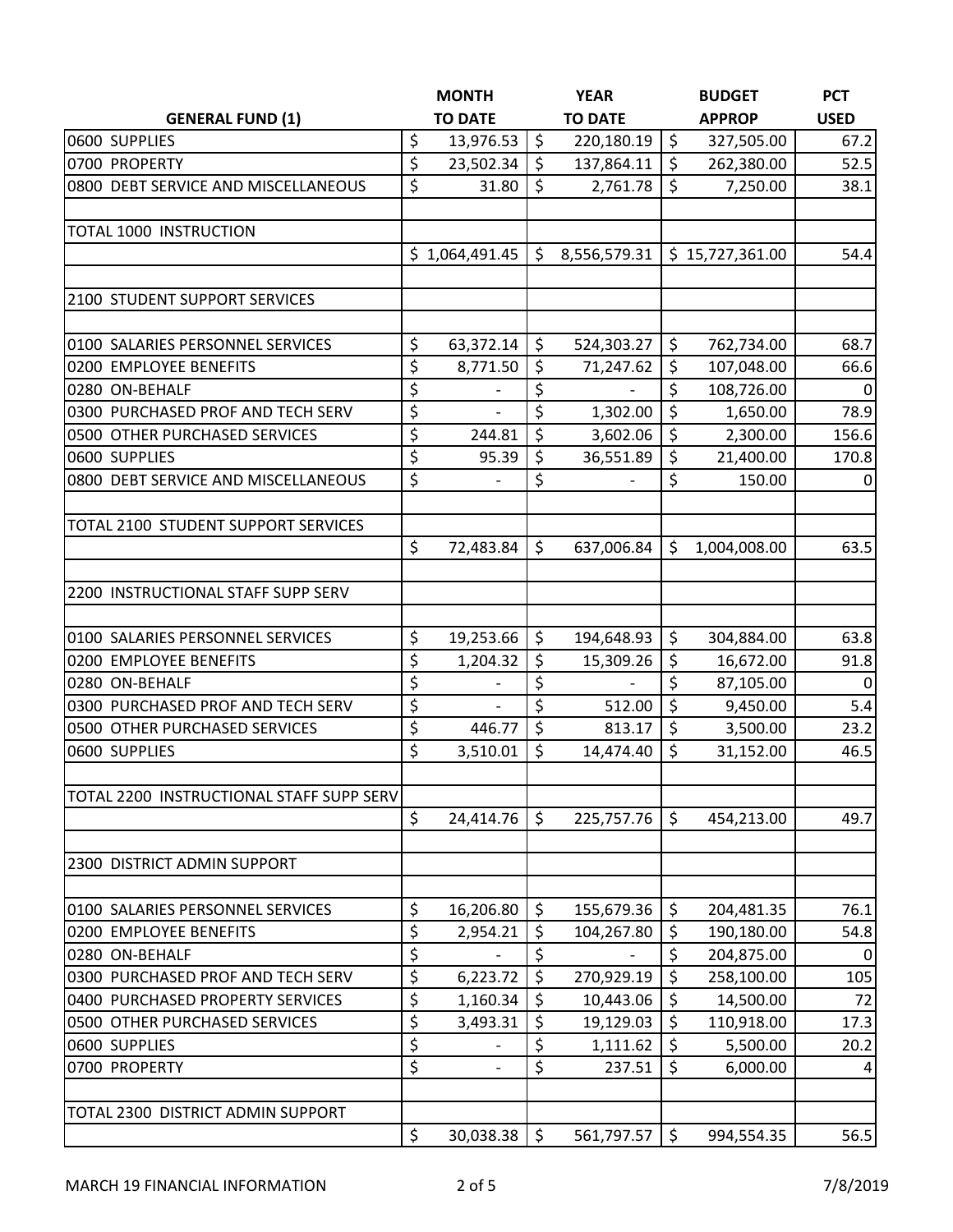|                                             | <b>MONTH</b>                   |                    | <b>YEAR</b>              |                  | <b>BUDGET</b> | <b>PCT</b>      |
|---------------------------------------------|--------------------------------|--------------------|--------------------------|------------------|---------------|-----------------|
| <b>GENERAL FUND (1)</b>                     | <b>TO DATE</b>                 |                    | <b>TO DATE</b>           |                  | <b>APPROP</b> | <b>USED</b>     |
| 2400 SCHOOL ADMIN SUPPORT                   |                                |                    |                          |                  |               |                 |
|                                             |                                |                    |                          |                  |               |                 |
| 0100 SALARIES PERSONNEL SERVICES            | \$<br>63,913.18                | \$                 | 567,197.58               | \$               | 764,477.00    | 74.2            |
| 0200 EMPLOYEE BENEFITS                      | \$<br>6,000.82                 | \$                 | 51,746.31                | \$               | 155,476.00    | 33.3            |
| 0280 ON-BEHALF                              | \$                             | \$                 |                          | \$               | 214,659.00    | $\mathbf 0$     |
| 0300 PURCHASED PROF AND TECH SERV           | \$<br>770.00                   | \$                 | 1,401.68                 | \$               | 17,750.00     | 7.9             |
| 0400 PURCHASED PROPERTY SERVICES            | \$<br>1,078.01                 | \$                 | 43,840.51                | \$               | 40,736.00     | 107.6           |
| 0500 OTHER PURCHASED SERVICES               | \$<br>383.60                   | \$                 | 1,548.04                 | \$               | 7,450.00      | 20.8            |
| 0600 SUPPLIES                               | \$<br>4,525.96                 | \$                 | 32,633.49                | $\overline{\xi}$ | 73,093.00     | 44.7            |
| 0700 PROPERTY                               | \$<br>$\overline{\phantom{0}}$ | \$                 | 3,463.80                 | $\overline{\xi}$ | 4,378.00      | 79.1            |
| 0800 DEBT SERVICE AND MISCELLANEOUS         | \$                             | \$                 |                          | \$               | 600.00        | $\mathbf 0$     |
| 0840 CONTINGENCY                            | \$<br>$\overline{\phantom{a}}$ | \$                 | $\overline{\phantom{a}}$ | \$               | 714.00        | $\overline{0}$  |
| TOTAL 2400 SCHOOL ADMIN SUPPORT             |                                |                    |                          |                  |               |                 |
|                                             | \$<br>76,671.57                | \$                 | 701,831.41               | \$               | 1,279,333.00  | 54.9            |
| 2500 BUSINESS SUPPORT SERVICES              |                                |                    |                          |                  |               |                 |
|                                             |                                |                    |                          |                  |               |                 |
| 0100 SALARIES PERSONNEL SERVICES            | \$<br>12,435.86                | \$                 | 112,607.94               | \$               | 151,231.00    | 74.5            |
| 0200 EMPLOYEE BENEFITS                      | \$<br>2,417.22                 | \$                 | 21,795.74                | \$               | 29,271.00     | 74.5            |
| 0280 ON-BEHALF                              | \$                             | \$                 |                          | $\overline{\xi}$ | 34,028.00     | $\overline{0}$  |
| TOTAL 2500 BUSINESS SUPPORT SERVICES        |                                |                    |                          |                  |               |                 |
|                                             | \$<br>14,853.08                | \$                 | 134,403.68               | \$               | 214,530.00    | 62.7            |
| 2600 PLANT OPERATIONS AND MAINTENANCE       |                                |                    |                          |                  |               |                 |
|                                             |                                |                    |                          |                  |               |                 |
| 0100 SALARIES PERSONNEL SERVICES            | \$<br>58,961.68                | $\ddot{\varsigma}$ | 581,817.56               | \$               | 897,254.00    | 64.8            |
| 0200 EMPLOYEE BENEFITS                      | \$<br>16,450.76                | \$                 | 159,212.08               | \$               | 204,844.00    | 77.7            |
| 0280 ON-BEHALF                              | \$                             | \$                 |                          | \$               | 488,691.00    | $\overline{0}$  |
| 0300 PURCHASED PROF AND TECH SERV           | \$<br>55,892.66                | \$                 | 396,385.06               | \$               | 316,000.00    | 125.4           |
| 0400 PURCHASED PROPERTY SERVICES            | \$<br>12,521.80                | $\zeta$            | 96,091.19                | \$               | 133,600.00    | 71.9            |
| 0500 OTHER PURCHASED SERVICES               | \$<br>9,732.05                 | \$                 | 54,714.68                | \$               | 59,500.00     | 92              |
| 0600 SUPPLIES                               | \$<br>86,551.50                | \$                 | 686,974.65               | \$               | 1,028,500.00  | 66.8            |
| 0700 PROPERTY                               | \$                             | \$                 | 165.98                   | \$               | 11,500.00     | 1.4             |
| 0800 DEBT SERVICE AND MISCELLANEOUS         | \$                             | \$                 |                          | \$               | 3,000.00      | $\Omega$        |
| TOTAL 2600 PLANT OPERATIONS AND MAINTENANCE |                                |                    |                          |                  |               |                 |
|                                             | \$<br>240,110.45               | \$                 | 1,975,361.20             | \$               | 3,142,889.00  | 62.9            |
| 2700 STUDENT TRANSPORTATION                 |                                |                    |                          |                  |               |                 |
|                                             |                                |                    |                          |                  |               |                 |
| 0100 SALARIES PERSONNEL SERVICES            | \$<br>95,678.94                | \$<br>\$           | 813,560.93               | \$<br>\$         | 1,045,358.00  | 77.8            |
| 0200 EMPLOYEE BENEFITS                      | \$<br>27,853.97                |                    | 232,485.59               |                  | 342,297.00    | 67.9            |
| 0280 ON-BEHALF                              | \$                             | \$                 |                          | \$               | 417,520.00    | $\vert 0 \vert$ |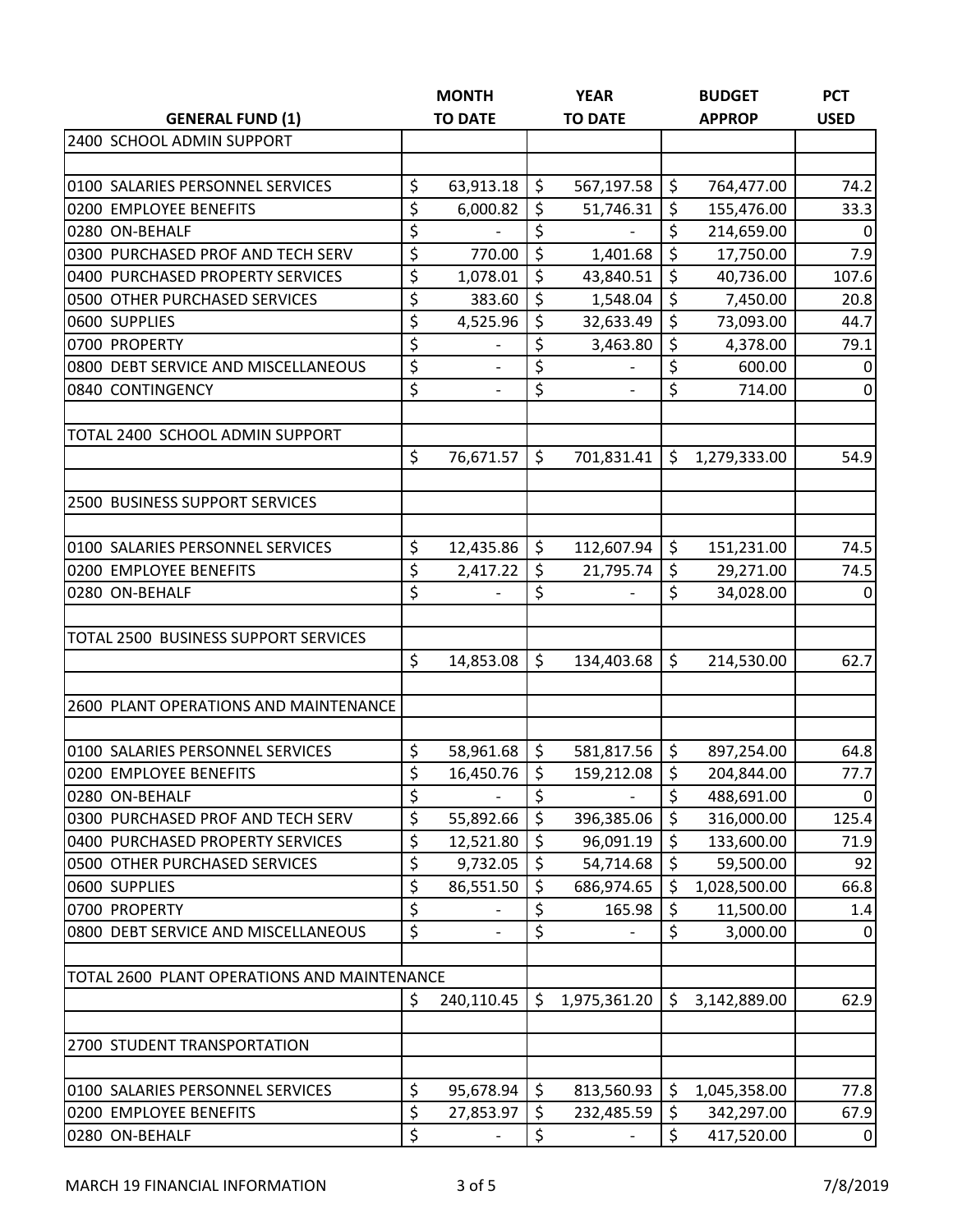|                                     | <b>MONTH</b>                   |         | <b>YEAR</b>                    |         | <b>BUDGET</b>   | <b>PCT</b>     |
|-------------------------------------|--------------------------------|---------|--------------------------------|---------|-----------------|----------------|
| <b>GENERAL FUND (1)</b>             | <b>TO DATE</b>                 |         | <b>TO DATE</b>                 |         | <b>APPROP</b>   | <b>USED</b>    |
| 0300 PURCHASED PROF AND TECH SERV   | \$<br>$(50.00)$ \$             |         | 18,099.93                      | \$      | 6,050.00        | 299.2          |
| 0400 PURCHASED PROPERTY SERVICES    | \$<br>153.41                   | $\zeta$ | 5,627.35                       | \$      | 2,500.00        | 225.1          |
| 0500 OTHER PURCHASED SERVICES       | \$<br>207.00                   | \$      | 96,401.06                      | $\zeta$ | 68,400.00       | 140.9          |
| 0600 SUPPLIES                       | \$<br>39,846.13                | \$      | 339,707.63                     | \$      | 501,000.00      | 67.8           |
| 0700 PROPERTY                       | \$                             | \$      | 17,753.06                      | \$      | 50,000.00       | 35.5           |
| TOTAL 2700 STUDENT TRANSPORTATION   |                                |         |                                |         |                 |                |
|                                     | \$<br>163,689.45               | \$      | 1,523,635.55                   | \$      | 2,433,125.00    | 62.6           |
| 5100 DEBT SERVICE                   |                                |         |                                |         |                 |                |
| 0800 DEBT SERVICE AND MISCELLANEOUS | \$<br>$\overline{\phantom{0}}$ | \$      | 334,339.02                     | \$      | 500,000.00      | 66.9           |
| TOTAL 5100 DEBT SERVICE             |                                |         |                                |         |                 |                |
|                                     | \$<br>$\overline{\phantom{a}}$ | \$      | 334,339.02                     | \$      | 500,000.00      | 66.9           |
| 5200 FUND TRANSFERS                 |                                |         |                                |         |                 |                |
| 0900 OTHER ITEMS                    | \$<br>20,229.00                | \$      | 46,238.00                      | \$      | 75,000.00       | 61.7           |
| TOTAL 5200 FUND TRANSFERS           |                                |         |                                |         |                 |                |
|                                     | \$<br>20,229.00                | \$      | 46,238.00                      | \$      | 75,000.00       | 61.7           |
| 5300 CONTINGENCY                    |                                |         |                                |         |                 |                |
| 0840 CONTINGENCY                    | \$<br>$\overline{\phantom{0}}$ | \$      | $\overline{\phantom{0}}$       | \$      | 2,089,302.95    | $\mathbf 0$    |
| TOTAL 5300 CONTINGENCY              |                                |         |                                |         |                 |                |
|                                     | \$<br>$\overline{\phantom{0}}$ | \$      | $\overline{\phantom{0}}$       | \$      | 2,089,302.95    | $\overline{0}$ |
| <b>TOTAL EXPENDITURES</b>           |                                |         |                                |         |                 |                |
|                                     | \$1,706,981.98                 |         | \$14,696,950.34                |         | \$27,914,316.30 | 52.7           |
| <b>TOTAL FOR GENERAL FUND (1)</b>   |                                |         |                                |         |                 |                |
|                                     | \$                             |         | $(310,867.78)$ \$ 4,831,169.17 | \$      |                 | 0              |